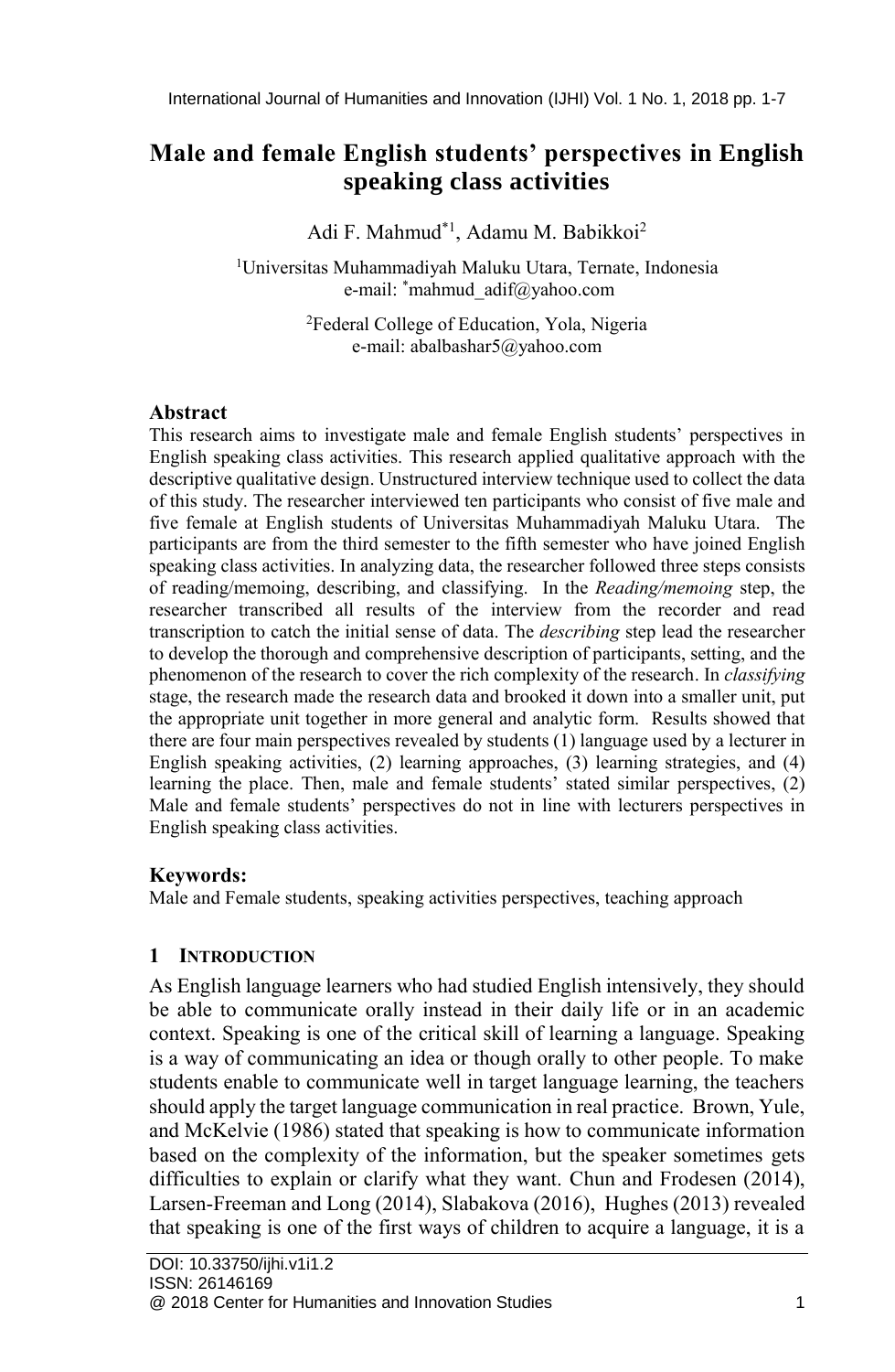part of involvement form most people in daily activities of language, and it is a primary language motor change. It also provides our original records to understand bilingualism and language contact.

Accordance with the context above, it can be claimed that to be a good English speaker is not easy such as EFL students. Good English speakers are demanded not only master the verbal skill, but they also dominate the particular of language speaking competences who stated by Thornbury (2011) and Nakamura (2015) that consist of speech production, conceptualization and formulation, articulation, automaticity, and self-monitoring and repair. Others components are speaking more focus on how to produce words or utterance, pronunciation, fluency, and accuracy than grammar. On the other hand, speaking skill not only producing word by word or utterance by utterance but, the speakers also should master the speaking competences.

Besides problem which presented before, there are some cases appear in learning English speaking namely; teachers' teaching methods, classroom facilities, and different gender of students. Teacher's methods such as giving a less great deal of opportunities to practice the target language. The class focus on teacher-centered rather than student-centered approach. Long and Porter (1985) mention the lack of opportunity to practice the target language in teaching in the classroom, the learner gained low achievement. Many English teachers also using traditional method in teaching English speaking (Mahmud & Rahman, 2015). Therefore, teachers should design teaching activities in the classroom and give the best facilitation of speaking exercises.

Moreover, the use of speaking English in the class activities must be addressed to the students and using only the target language (Westbrook, 2011:3). The next problems are the different gender of students. This is one kind of issues that give a contribution to learning achievement. Many educational research findings in the last decade proved that gender differences give influence of students' academic achievement, interests and need (Collins, Collins, McLeod, & Kenway, 2000). Regarding the communication, males and females show different styles. Lakoff (1973) studied that female's communication prefer to use high intonation, politeness, most emphatic, and question. From these cases, this research tried to investigate different kinds of gender. In cases are male and female students' perspectives on English speaking class activities and find out any differences of male and female students' perspectives. The following questions were of particular interest.

- a) What are male and female English students' perspectives in English speaking class activities?
- b) Are any differences between male and female English students' perspectives?

#### **2 METHOD**

This research applied qualitative approach by using descriptive qualitative design. This section consists of procedure and data analysis of the study. The details of the method used in this study are described in the following subsections.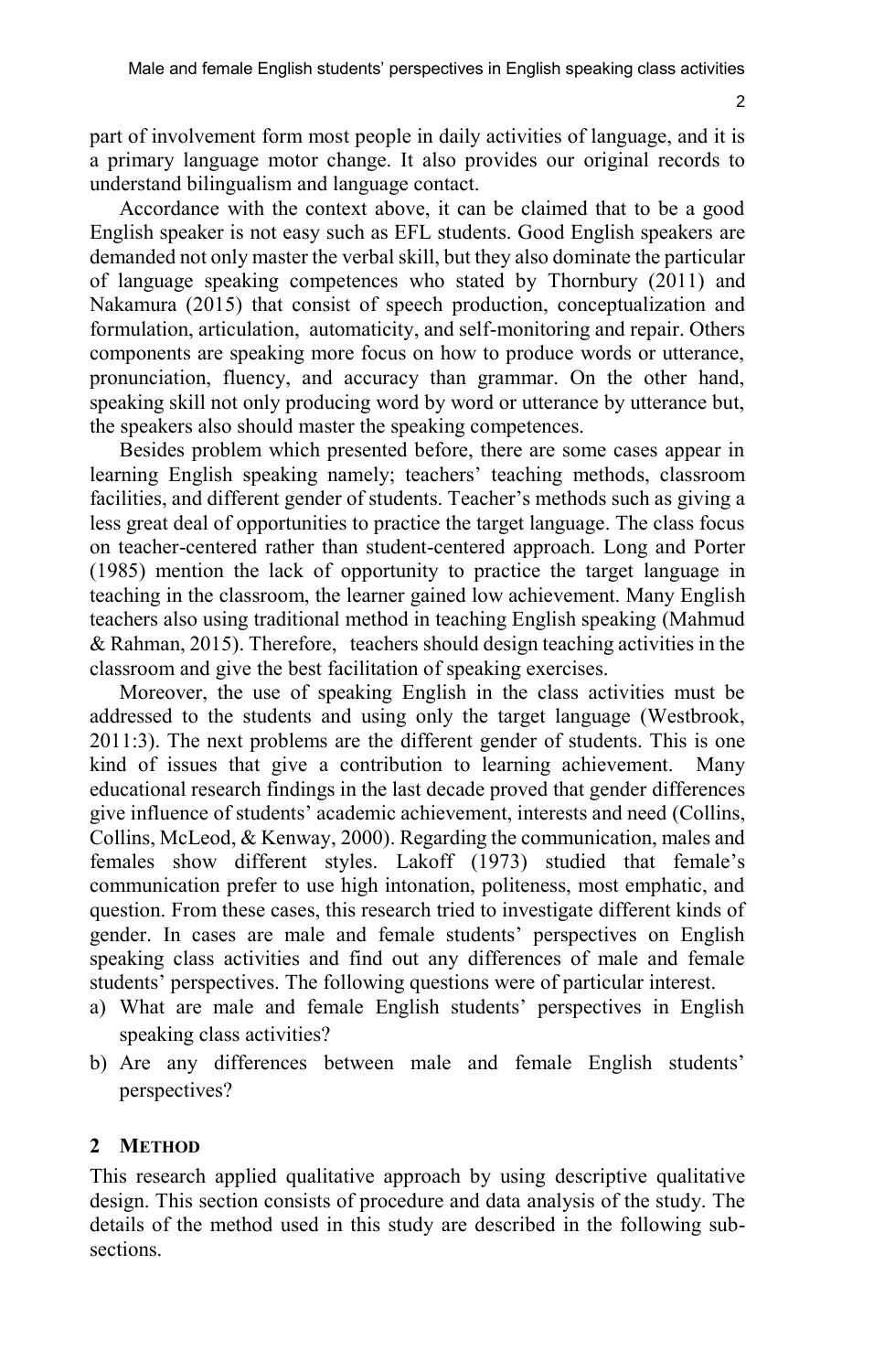# **2.1 Procedure**

To collect the data of this research, the researcher used unstructured interview technique. The researcher interviewed ten participants who consist of five male and five female at English students of Universitas Muhammadiyah Maluku Utara (UMMU), Indonesia. The participants are from the third semester to the fifth semester who have been joined English speaking class activities. The interview took place at language laboratory at UMMU for two days. The first day conducted  $19<sup>th</sup>$  of August 2017 with five male students, and the second day in 20<sup>th</sup> of August 2017 with five female students.

## **2.2 Data analysis**

In analyzing research data from the interview, the researcher followed three steps adopted from (Gay, Mills,  $\&$  Airasian, 2009). The steps namely (1) reading/memoing, (2) describing, and (3) classifying. *Reading/memoing*; the researcher transcribed all results of the interview from the recorder and read transcription to catch the install sense of data, *describing;* it develops the thorough and comprehensive description of participants, setting, and the phenomenon of the research to cover the rich complexity of the research. Descriptions included data which collected through interview, and *classifying;* research data brook down into smaller unit, put the appropriate unit together in more general and analytic form. On the word, data coded, categorized, grouped into themes, then interpreted and presented qualitatively.

## **3 RESULTS**

The results covered all male and female students perspectives in English speaking class activities. The perspectives address how English speaking class activities take place in the classroom. The students' perspectives focus on several components namely; (1) language used by a lecturer in English speaking activities, (2) learning approaches, (3) teaching strategies, and (4) the place of English speaking activities take place.

Data findings from interviews showed that most male and female students'perspectives are similar. The perspectives such as the language used by a lecturer in teaching English speaking, *learning approaches, teaching strategies, and the place of English speaking activities take place*. All students have the same perspectives. Ten students expected that lecturer mix two languages (Indonesia and English) alternately in English speaking activities. Students seemed to express that lecturer should implement the students-center approach rather than use teacher-center approach. Students experienced that they wish the teaching strategies change. The lecturer should provide a free chance for students to ask questions and give an opinion. Students also experienced that teacher should speak fully in English and forbid students to speak Bahasa in English speaking class activities. Also, students seemed to expect that teacher should give punishment to students who speak Bahasa in English speaking class and give more chance and motivation to students who are not active in English speaking class. Ten students stated learning free class is better than indoor. They also urged the students should choose the place of English speaking class activities.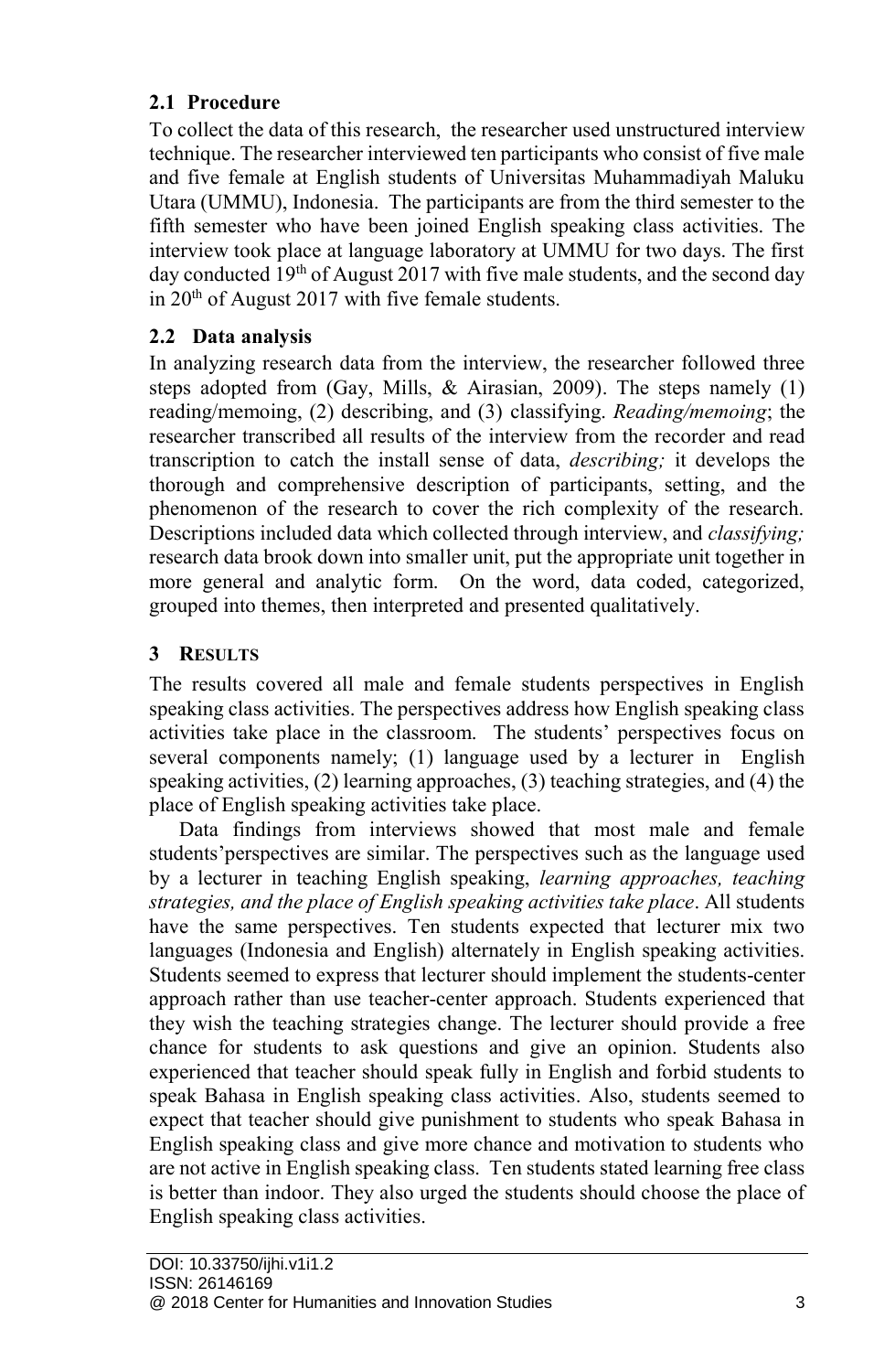Male and female English students' perspectives in English speaking class activities

4

Data interview below indicated students' perspectives in English speaking class activities. Interviewed results of the language used by a lecturer in English speaking class activities.

*I strongly agree because most of the students are from the remote area so that we have less English ability so that some of them hard to understand speaking English entirely*. (five male students' responses)

*The lecturer must combine two languages when the lecturer is on speaking class activities because of some of the students are less of vocabulary so that they feel difficult to understand the materials. If lecturer speaks in full of English, some of the students will be hard to understand. (five females students responses)*

Interviewed results of using learning approaches (student-center approach better than teacher-center approach) in English speaking class activities

*I strongly disagree if the lecturer is more active rather than students in the class, but the lecturer must give more chance to the students to ask questions, give suggestion and participation.* (three male students responses).

*I disagree, It must be balanced or students more active in speaking class activities so that the students can improve their* speaking (two male students responses).

*I strongly disagree, the lecturer gives a guideline, but the students must be active in learning. In new curriculum right now allow to students more active rather lecturers, the lecturer is only a facilitator. In learning, there are stimulus and response so that students can train their mentality in speaking in front of the class. It must be balanced so that the students also participate in improving themselves.* (five female students responses)

Interviewed results of learning strategies in English speaking class activities

*I agree because this is speaking class, so students are demanded to speak English in the class to train themselvesin using English* (one male student's response).

*I strongly agree if the students are given much time to ask questions and suggestion but using English entirely because it will create a habit for students on learning English speaking*. (four male students responses).

*The lecturer must give free time to students for asking questions and speaking entirely English, because this speaking class but the lecturer does not correct their mistakes on the process of speaking, let them finish at all. This is speaking class so the students should be given time to speaking English entirely. Because it can train the student to be a habit on English speaking* (five female students responses).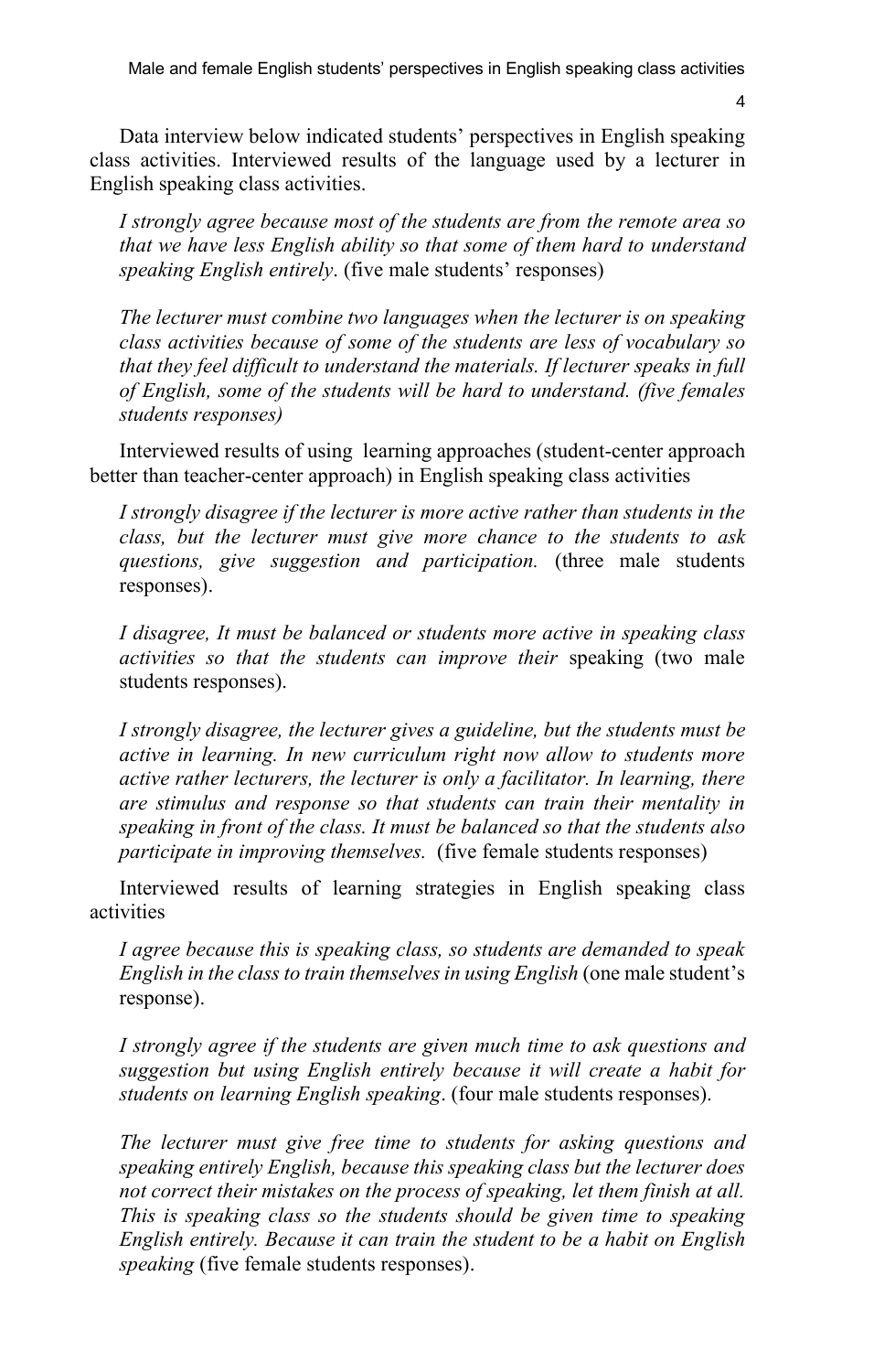*We disagree lecturer give punishment because every student has different English ability. So that, the lecturer does not give punishment but give them a chance to improve themselves step by step. If the lecturer gives punishment, they will down.* (four male students responses).

*I agree lecturer gives punishment to students who speak Indonesian on English speaking class because if the lecturer punishes them, the students will try to study hard, but the punishment such give an assignment.* (one male student response).

*I agree with giving punishment, but the punishment is such as assignment that related to improving they are speaking such memorize vocabulary for next meeting. I agree lecturer gives punishment so that there is a positive effect on students to study hard in improving their speaking.* (five female students responses).

*We agree if the lecturer gives more chance and motivations to students who are not active and less participation because they have the same right and they will feel lecturer give attention to them. So, they will be active and participate well.* (five male and female students responses)

Interviewed results of English speaking activities take place

*In my mind, learn to speak is not only indoor class, but it can be outdoor such in the fortress, beach so that the students can descript the history place and tourism place. I heartily agree, because an outdoor class can give the new situation to students and we can see something which does not see inside of the class. Moreover, the outdoor class makes students fresh, close to the environment; students can descript environment around them that we do not see in the classroom. The outdoor class also lose students' rigidity in speaking practice.* (five male and female students responses).

# **4 DISCUSSION**

Based on above research findings, it indicated that there are four perspectives come from male and female students. Those perspectives are the *language used by a lecturer in teaching English speaking, teaching approaches, teaching strategies, and learning the place*. Most of the students' perspectives contradicted with a lecturer who is teaching speaking subject at English Department of Universitas Muhammadiyah Maluku Utara (UMMU). Such as language used by a lecturer in English speaking Activities. According to students, the lecturer should speak two languages (Indonesia and English) alternately. The students stated these because some reasons; most of English students at UMMU are from the remote area so that they have the low English ability, most of the students lack vocabularies, therefore, using English fully in English speaking activities make them difficult to understand. This perspective does not in line with (Westbrook, 2011) . Westbrook stated that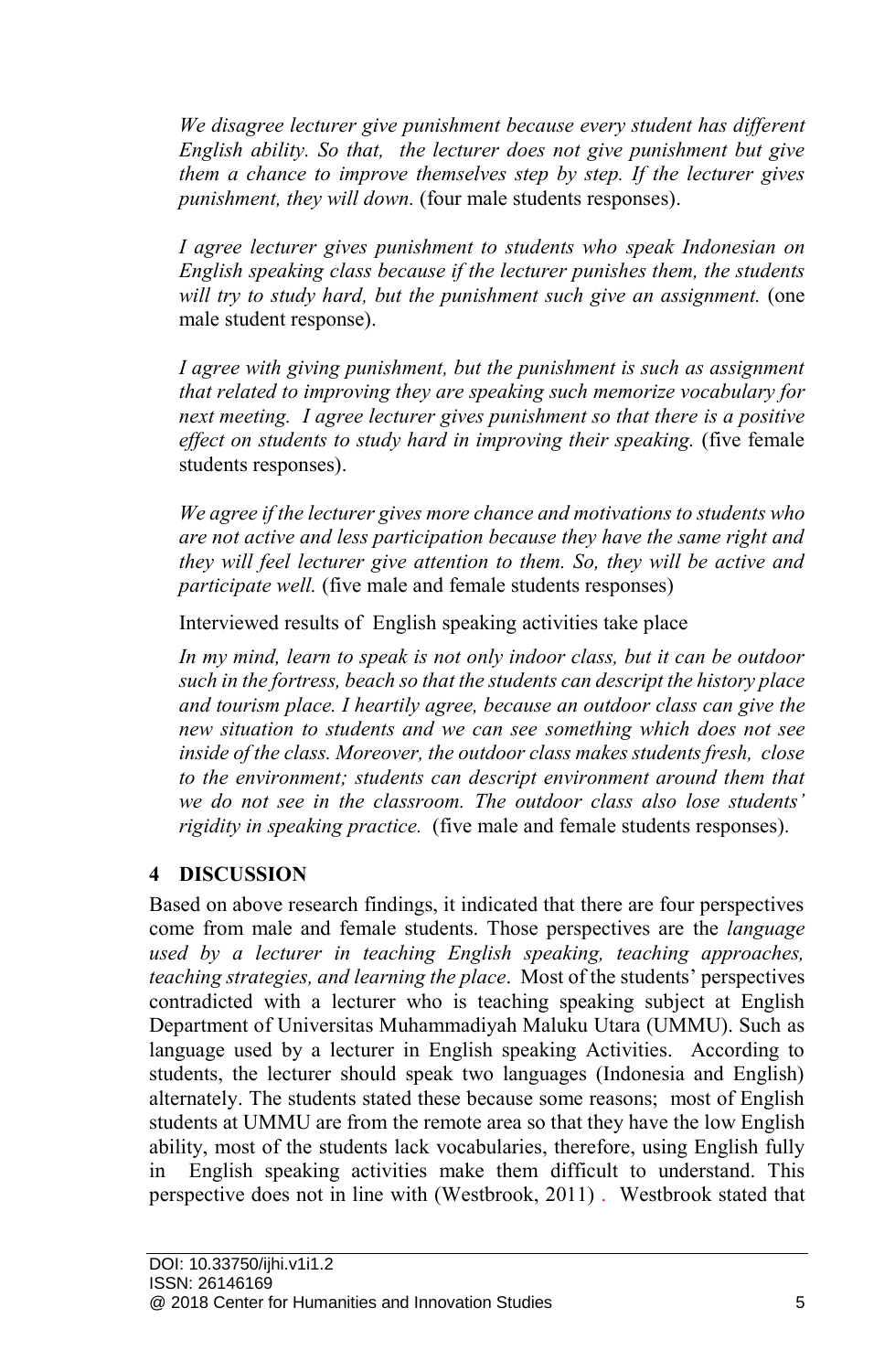6

using only the target language in the classroom, it has benefits for students who learn the foreign or second language.

The students also viewed that students-center approach is better than using teacher-center approach. Learning strategies applied by a lecturer in English speaking activities should include some points such (1) lecturer should give much chance to students to ask questions, delivery opinion, (2) speak fully English, (3) and give punishment to students who speak Bahasa. Learning strategies in point one are supported by Long and Porter (1985) study. They argued that students lack the chance to practice the target language in learning will lead low achievement. On the words, students' perspectives related to teaching strategies can be used by a lecturer to teach English speaking.

Besides language use, learning approaches, and learning strategies above, the students also stated difference perspectives related to the place of English speaking activities take place. All the students presented that outdoor class is better than indoor. According to students, the free class gives some benefits such as, find a new situation, students are first, students, can describe the environment around them, and learning in outdoor can lose students' rigidity in speaking practice.

#### **5 CONCLUSION**

Based on above findings and discussion, it can be concluded into several vital points in this research Male, and female students' stated four main perspectives in English speaking class activities, namely language use, learning approaches, learning strategies, and the place of activities. Male and female students give similar perspectives on English speaking class activities. Male and female students' perspectives do not in line with lecturers perspectives in English speaking class activities.

#### **REFERENCES**

- Brown, G., Yule, G., & McKelvie, N. (1986). Teaching the Spoken Language. *RELC Journal*, *17*(1), 97–99. https://doi.org/10.1177/003368828601700108
- Chun, D. M., & Frodesen, J. (2014). Second language acquisition.
- Collins, C., Collins, C. W., McLeod, J., & Kenway, J. (2000). *Factors influencing the educational performance of males and females in school and their initial destinations after leaving school*. Dept. of Education, Training and Youth Affairs.
- Gay, L. R., Mills, G. E., & Airasian, P. W. (2009). *Educational research: Competencies for analysis and applications, student value edition*. Upper Saddle River, NJ: Merrill.
- Hughes, R. (2013). *Teaching and Researching: Speaking*. Taylor & Francis.
- Lakoff, R. (1973). Language and Woman's Place. *Language in Society*, *2*(1), 45–80.
- Larsen-Freeman, D., & Long, M. H. (2014). *An introduction to second language acquisition research*. Routledge.
- Long, M. H., & Porter, P. A. (1985). Group Work, Interlanguage Talk, and Second Language Acquisition. *TESOL Quarterly*, *19*(2), 207.
- Mahmud, A. F., & Rahman, A. Q. (2015). The analysis of English lecturers'teaching models at English Education Department of Muhammadiyah University of North Maluku Ternate. *ELT WORLDWIDE*, *2*(1), 125–135.